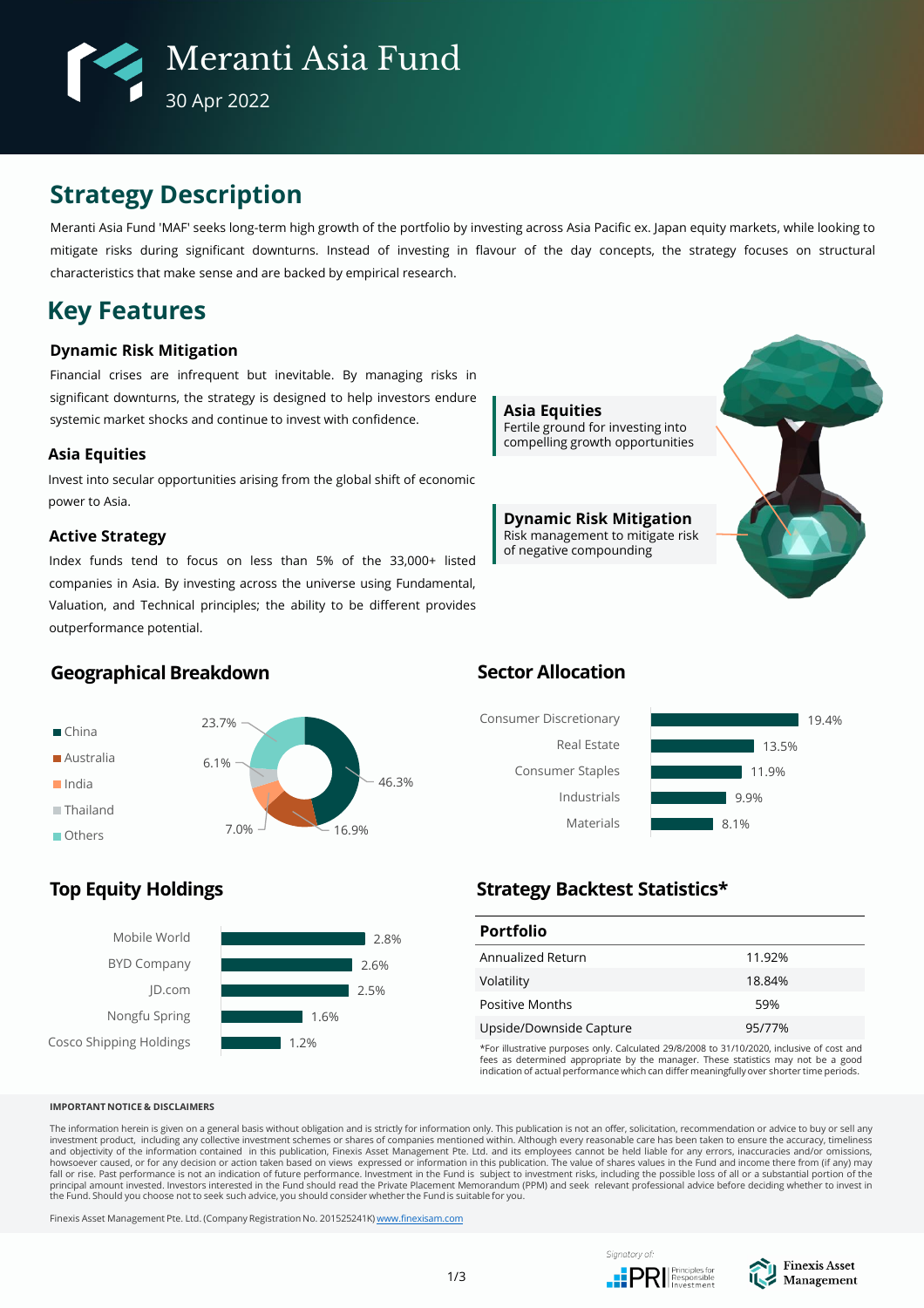# **Market & Portfolio Developments**

### **Market Review**

April saw declines across equity markets. Notably, Asian equities continued to slide amid lockdown measures in China and supply chain disruptions. The ongoing geopolitical tension also continued to contribute to weaknesses in the region. Month-to-date, Asian equities were down - 5.29% relative to our Asian equity fund which declined -1.94%.

### **Main Contributors 'What did well?'**

Our '**Value**' investments continue to deliver performance despite weaker markets, highlighting the importance of investing with a margin of safety. Contrast this with the rise and fall of Special Purpose Acquisition Companies [SPACs](https://www.forbes.com/sites/zengernews/2021/04/27/5-lessons-from-the-rise-and-fall-of-spacs/?sh=5bd274e27cb0). Once deemed by many as an opportunity to bet on the future success of private companies before they become public, SPACs became an overheated space where investment ended up with poor returns and the enthusiasm eventually withered. Such episodes are why we continue to invest in time-tested strategies (e.g. Value) that have proven to deliver returns.

### **Main Detractors 'What underperformed?'**

Our **China** names continued to detract from performance amid persisting concerns around China's Covid-19 situation and lockdowns. But we remain confident that such near-term uncertainties and washed-out sentiments are temporary developments that would reward patient and bold investors when markets eventually rebound over the long-run.

### **Market Outlook**

We are positive on the trajectory of Asia equities, as the reopening of ASEAN countries pave way for economic development. Specifically, in China, further commitment by the People's Bank of China (PBOC) to support the economy with additional monetary easing and fiscal measures are reassuring signs of more favourable times ahead, even as the impact of COVID-19 lockdowns lingers. Nevertheless, we continue to keep a close eye on the development in Asia, and in particular China where cheaper valuations have provided favourable risk-reward opportunities.

### **Fund Details**

| ltem                                           | <b>Class A</b>                          | <b>Class B</b>                 |  |  |  |  |  |
|------------------------------------------------|-----------------------------------------|--------------------------------|--|--|--|--|--|
| Currency                                       | SGD, USD                                |                                |  |  |  |  |  |
| ISIN (SGD Class)                               | SGXZ64383987<br>(Distribution)          | SGXZ78636883<br>(Accumulation) |  |  |  |  |  |
| ISIN (USD Class)                               | SGXZ99381758<br>(Distribution)          | SGXZ76017904<br>(Accumulation) |  |  |  |  |  |
| Projected Distribution <sup>2</sup>            | 4% p.a.                                 |                                |  |  |  |  |  |
| Min. Subscription                              | SGD 500,000<br>USD 400,000              | SGD 50,000<br>USD 40,000       |  |  |  |  |  |
| Account Opening Fee <sup>3</sup><br>(One-time) | SGD 4,000<br>USD 3,000                  | SGD 4,000<br>USD 3,000         |  |  |  |  |  |
| Min.<br>Subsequent<br>Subscription             | SGD 15,000<br>USD 10,000                | SGD 15,000<br>USD 10,000       |  |  |  |  |  |
| <b>Redemption Fees</b>                         |                                         |                                |  |  |  |  |  |
| 1st Year of Investment                         |                                         | 3%                             |  |  |  |  |  |
| 2nd Year of Investment                         |                                         | 2%                             |  |  |  |  |  |
| 3rd Year of Investment                         |                                         | 1%                             |  |  |  |  |  |
| 4th Year Onwards                               |                                         | 0%                             |  |  |  |  |  |
| Management Fee                                 | 1.78%                                   | 0%                             |  |  |  |  |  |
| Performance Fee <sup>4</sup>                   | 0%                                      | 20%                            |  |  |  |  |  |
| <b>Fund Name</b>                               | Meranti Capital VCC<br>Asia Fund        |                                |  |  |  |  |  |
| Dealing Frequency                              | Monthly                                 |                                |  |  |  |  |  |
| <b>Base Currency</b>                           | <b>USD</b>                              |                                |  |  |  |  |  |
| <b>Inception Date</b>                          | 2 November 2020                         |                                |  |  |  |  |  |
| <b>Fund Domicile</b>                           | Singapore                               |                                |  |  |  |  |  |
| <b>Investment Manager</b>                      | <b>Finexis Asset Management</b>         |                                |  |  |  |  |  |
| Fund Administrator                             | <b>ASCENT Fund Services (Singapore)</b> |                                |  |  |  |  |  |
| Custodian                                      | Standard Chartered Bank                 |                                |  |  |  |  |  |
| Auditor                                        | <b>KPMG LLP</b>                         |                                |  |  |  |  |  |
| <b>Broker</b>                                  | Goldman Sachs (Asia) L.L.C.             |                                |  |  |  |  |  |
| Legal Advisors                                 | <b>BTPLaw LLC</b>                       |                                |  |  |  |  |  |

<sup>2</sup> Please note that the distributions (if any) may be declared semi-annually based on the Investment Manager's discretion. If distributions are made, such distributions are not a forecast, indication or projection of the future performance of the Fund. <sup>3</sup> Waiver of account opening fees for investors through the platforms. <sup>4</sup> Charged on high water mark basis, with zero hurdle rate.

**About Meranti**: The Meranti fund series is named after the Meranti tree, which is native to Singapore and the region. It is a canopy and emergent tree; providing shade from its place at the top layer of a rainforest where sunlight is plentiful. To reach such great heights, the trees have a strong and wide system of roots to help provide stability while also gathering more nutrients. Likewise, Meranti funds were developed around a Dynamic Risk Mitigation process so that investors can invest with confidence and harvest the full potential of capital growth through market cycles.

**About FAM:** Finexis Asset Management is a Capital Markets Services (CMS) licensed fund management company established in Singapore, focusing on bringing institutional capabilities to private clients. The boutique set-up ensures that we are flexible, responsive and proactive. We embrace the latest technology and constantly improve our processes to complement our investment solutions. Constant evolution to fulfil our investor's needs is ingrained in our beliefs.

For professional and accredited investors only. For fund and sales related enquires please reach out to your finexis financial advisor representative or email us at [customer.service@finexisam.com](mailto:customer.service@finexisam.com)

#### **IMPORTANT NOTICE & DISCLAIMERS**

The information herein is given on a general basis without obligation and is strictly for information only. This publication is not an offer, solicitation, recommendation or advice to buy or sell any investment product, including any collective investment schemes or shares of companies mentioned within. Although every reasonable care has been taken to ensure the accuracy, timeliness<br>and objectivity of the information c principal amount invested. Investors interested in the Fund should read the Private Placement Memorandum (PPM) and seek relevant professional advice before deciding whether to invest in<br>the Fund. Should you choose not to

Finexis Asset Management Pte. Ltd. (Company Registration No. 201525241K) [www.finexisam.com](http://www.finexisam.com/)